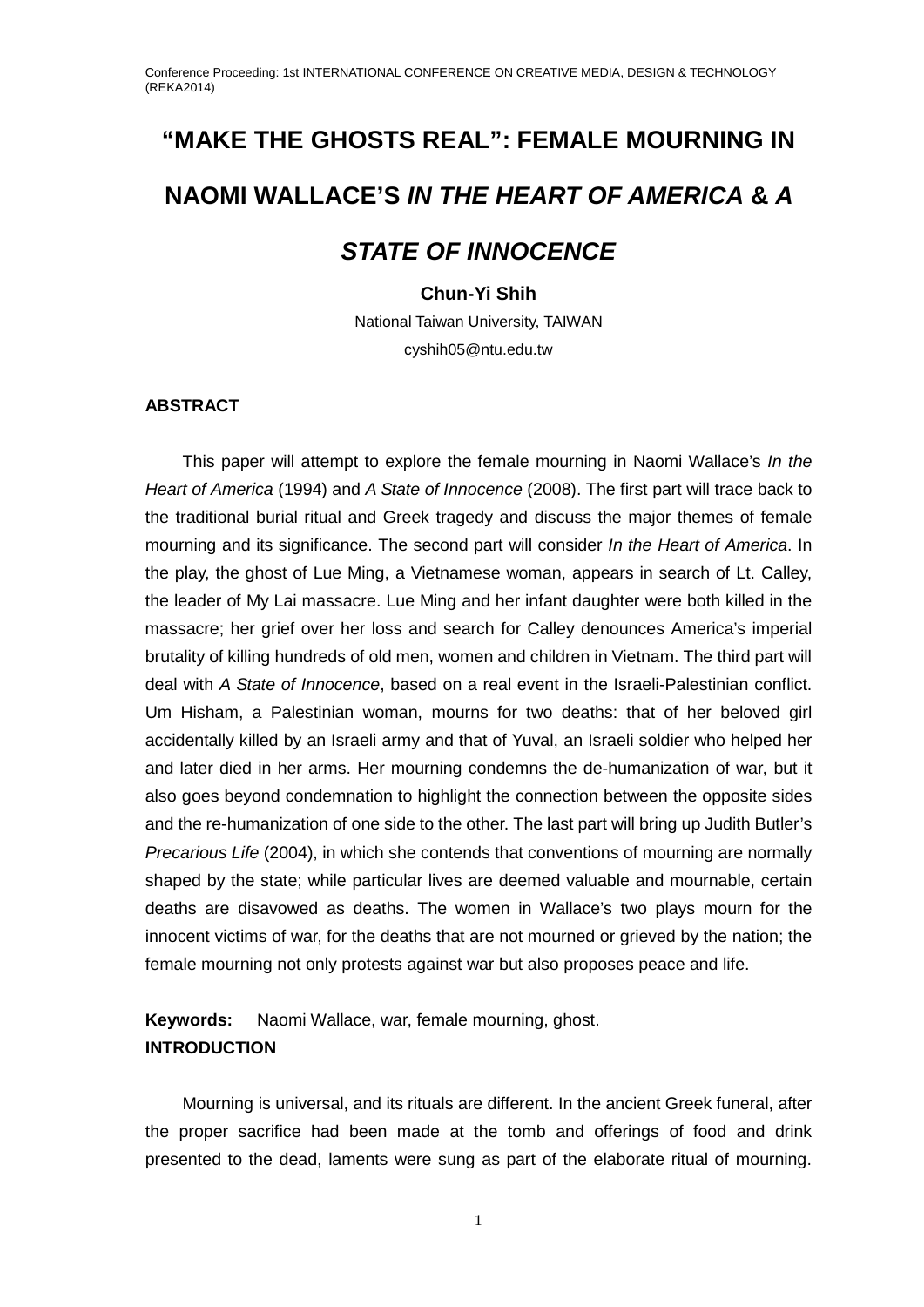One of the most defining characteristics of the laments was their performance by women and their association with the expression of intense grief and sorrow. As the women lamented, at times their sobs, moans and sighs composed themselves into song, into a searing melody, or a mournful antiphony. They might shriek, tear their hair and clothing, scrathch at their faces and beat their chests. They screamed out questions without answers, repeated themselves, summoned witnesses, and called for vegence. They would not be consoled. This important characteristic of the burial ritual could also be seen in traditional cultures. According to Gail Holst-Warhaft in *Dangerous Voices*, laments for the dead in most traditional cultures are part of more elaborate rituals for the dead, and they are usually performed by women. In these cultures, women and men are perceived and expected to mourn in different ways. Men and women may both weep for their dead, but it is women who tend to weep longer, louder, and it is they who are thought to communicate directly with the dead through their wailing songs (1-2). Frequently, in these cultures, laments are led or sung by skilled or professional women who are regarded as being especially gifted at improvising and performing songs for the dead (2). It may also be natural to assume that women should lead the weeping over the dead, that this weeping should develop into a form of song that is associated with women. Since they are usually addressed directly to the dead, laments enable the members of the family or small community to tell the dead they are missed, and sometimes to berate them for abandoning the living (3).

In classical Greece, from the sixth century BC onwards, legislation was introduced in Athens and a number of the more advanced city-states aimed at the restriction of what was viewed as extravagant mourning of the dead. The new laws were particularly severe on women mourners, a fact which suggests that women must have played a leading part in the funeral ceremony. After the legislation, the passion of laments was channeled into two literary genres: *Epitaphios Logos* and tragedy.

The *Epitaphios Logos*, the funeral oration delivered at the tomb for those who die in the battle, makes a virtue of death, provided it is death in the service of the state. The state convinces the families that the glory of dying for the fatherland outweighs private grief, and compensates them for their loss.

The *Epitaphios Logos* is in direct opposition to the laments of the women who mourn their personal losses in terms of emotional, economic, and social deprivation, and look on death as an enemy.

 $\overline{2}$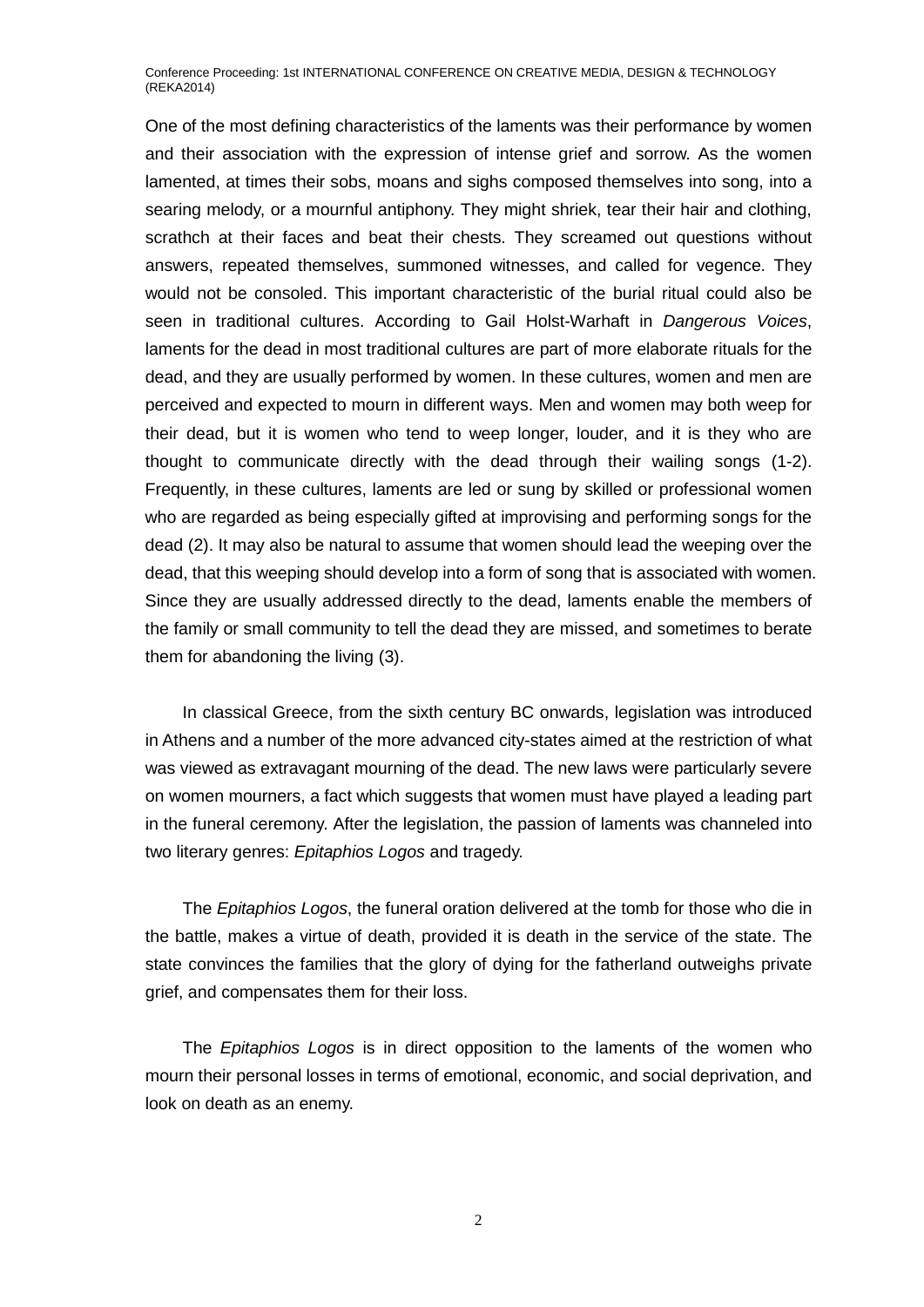Greek tragedy is an art preoccupied with death. The Greek tragedians draw on a tradition where women address the dead directly, rousing them to interact with the living. Take *Antigone* (441 BC) for example. It is a play about "a female character using lamentation to make a public and politically motivated display of injustice" (Foley 31). Antigone's two elder brothers, Eteokles, defending one of the seven gates of Thebes, and Polyneikes, leading the attack against him, have been at war and killed each other. Kreon, the new king of Thebes, announces that Eteokles is a hero and would be buried with proper rites. As for Polyneikes, a traitor, his corpse must lie unburied, eaten by birds and dogs. Thinking of the body of poor Polyneikes left unmourned and unburied, Antigone decides to bury him. For her, "it's noble to do / This thing, then die" (87-88); with love for her brother, she willI "commit a holy crime" (90). She sprinkles the corpse with thirsty dust, performs proper rites, and buries it. The rebellious action is discovered by a guard, who then is ordered by Kreon to find out who did the burial. Antigone goes once again; as she sees the bare corpse, she moans with wailing grief, like the way "a bird will give sharp cries when she finds / That her nest and bed are empty and her babies / Are gone" (469-471). Caught by the guard and confronted by Kreon, Antigone claims that the king's proclamation overrules the laws of the gods, so she would not obey. Haimon, Antigone's fiancé, protests to his father that what he has done is wrong to justice. The chorus of the Theban elders are also moved by Antigone's genuine grief. But Kreon insists in Antigone's transgression and punishes her to be sealed in some deserted tomb until she dies. In her final lament as she approaches her imprisonment and death, Antigone addresses to Polyneikes, describing how she has honored him by washing his body and pouring libations at his grave. Meanwhile, she expresses her anger and calls for justice: "but if those men do wrong, / May the evil that they suffer be no more / Than what they are uniustly doing to me!" (994-996).

Another archetype of female mourning is the Virgin Mary lamenting Christ at his crucification. The mother's cradling and weeping over her dead son expresses poignant female pain, sorrow, and mourning.

Lament is a gendered voice, mourning females' traumatic losses. It is the voice from the margin, expressing grief, suffering, anger, and rebuke of those responsible for the deaths mourned. Maternal mourning refuses the conversion of death into state glory, into heroic, manly virtue. It is instrumental in the constructions of the identity of the deceased and historical truths. Female mourning makes ordinary, innocent victims heard; they are heard, and heard sympathetically. Female morning is not just about grief or despair; it confronts death with courage, showing women's way of bearing the unbearable.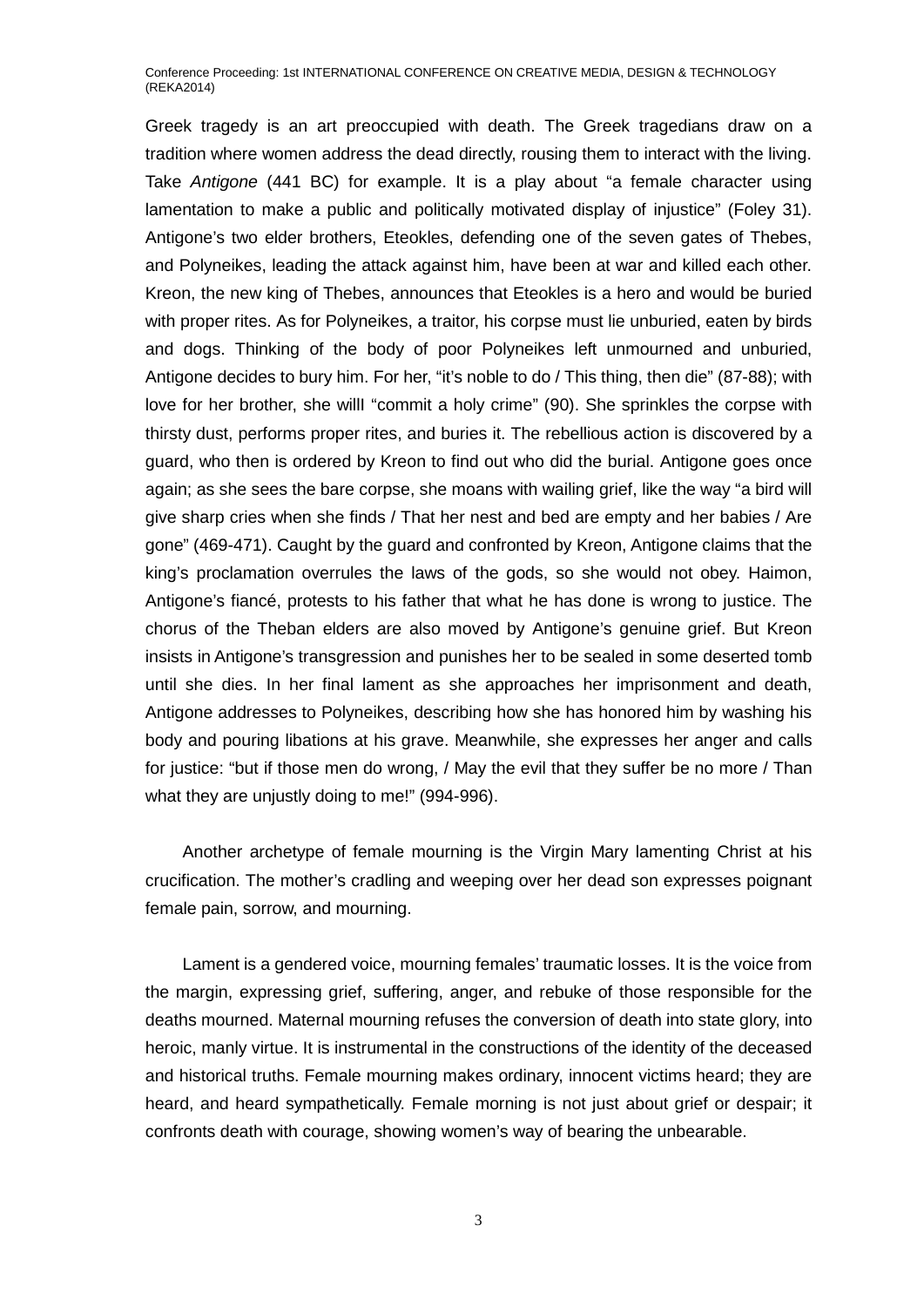## **IN THE HEART OF AMERICA**

*In the Heart of America* opened in London at the Bush Theatre in 1994, and then moved to Long Wharf Theatre in [Connecticut,](http://en.wikipedia.org/wiki/New_Haven,_Connecticut) where it was directed by Tony Kushner. In 2001 the play was part of a Naomi Wallace theatre festival in Atlanta; in 2003 the Outward Spiral Theatre in Minnesota staged it to coincide with the beginning of the bombing of Iraq. The play begins with the Palestinian-American Fairouz's questioning of Craver, trying to find out about the disappearance of her brother Remzi, who is reported missing in the Gulf War in 1990; Craver, an American soldier, was stationed with Remzi in the Saudi desert. At the same time, the wandering ghost of Lue Ming, a Vietnamese woman, is looking for an American soldier named Calley, who was found responsible for My Lai Massacre. She later realizes that Calley's soul now lives in Boxler, who serves as Special Forces Lieutenant and trains Remzi and Craver.

Lue Ming mourns for her family who were hurt or killed during the Vietnam War. Her grandfather in the fields was shot dead by an American plane; her mother stepped on a mime on her way for a piss and lost one foot. Lue Ming's long, beautiful braid was abruptly cut off by Rush, an American soldier who had been friendly to her. He strapped it to the back of his helmet, and his fellows laughed and laughed. As Amany Mahmoud El-Sawy points out, Lue Ming's slashed braid signifies the violated humanity in war in the form of physical and/or mental mutilation of the spirit and/or body, but more importantly, it references women's sexual violation, as hair is a strong symbol of a female's beauty;" the incident "intensifies the sense of female violation in its insinuation of brutal sexual assaults" (51). One day Lue Ming was captured by Calley; he wanted to know the whereabouts of the others and forced her to suck him. Because he couldn't get it up, he shot Lue Ming first and then her girl, four times. Lue Ming woke up after Calley and his troops left, and found her dead child in her arms; "A dead child weighs so much more than a live one" (131), Lue Ming says. She went on living and always felt the heaviness of her dead daughter in her arms.

Lue Ming mourns for her personal losses and for the national tragedy as well. In a scene in which she and Calley/Boxler meet again, they spell out the atrocities committed in My Lai Massacre:

> LUE MING: March 16, 1968. Charlie Company… BOXLER: A unit of the American Division's 11<sup>th</sup> Light Infantry Brigade entered— LUE MING: Attacked.

> > 4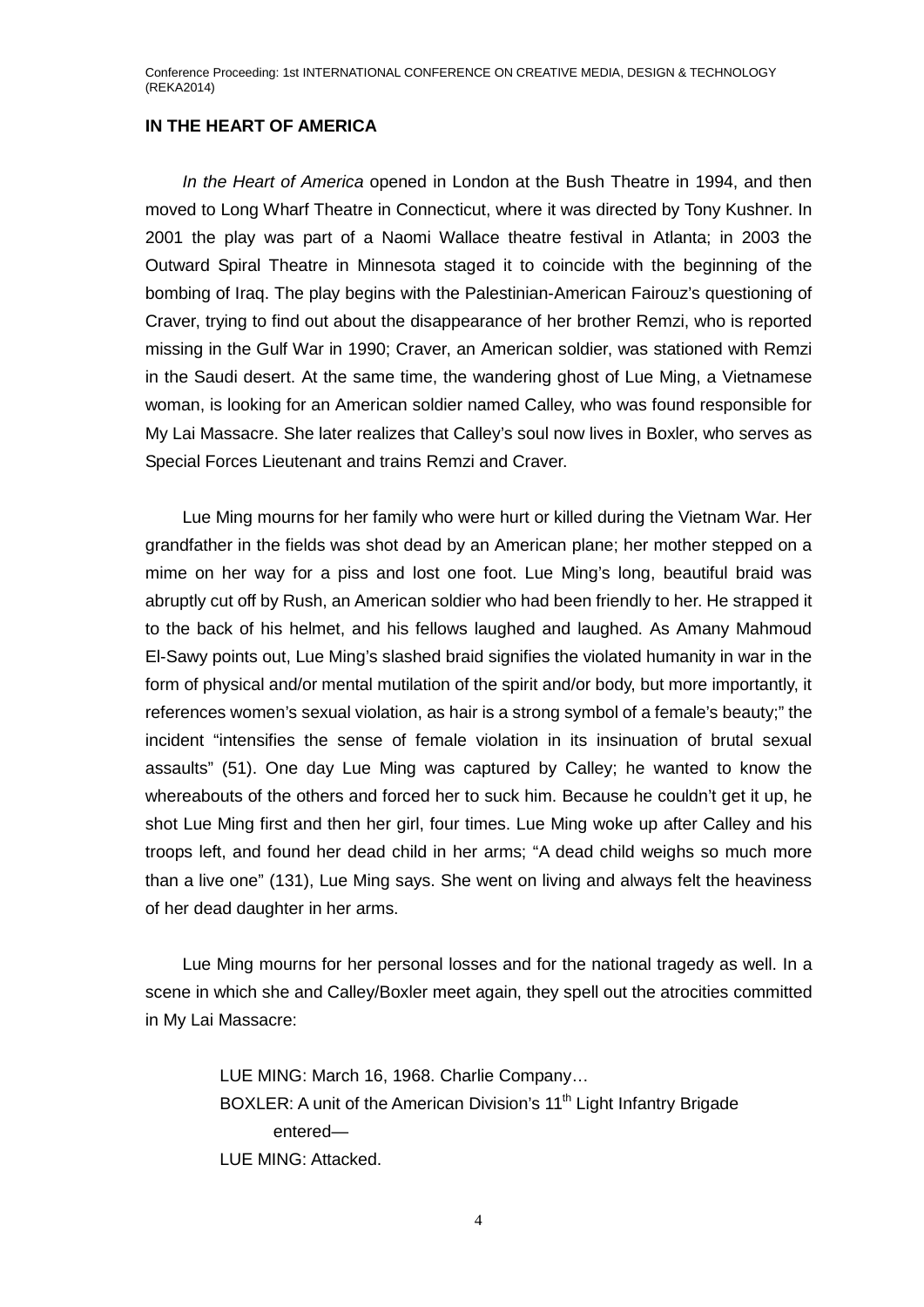BOXLER: Attacked an undefended village on the coast of Central Vietnam and took the lives—

LUE MING: Murdered.

BOXLER: And murdered approximately five hundred old men, women and children. The killing took place over four hours. Sexual violations…

LUE MING: Rape, sodomy.

BOXLER: Anatomical infractions.

LUE MING: Unimaginable mutilations. (125)

Bearing the great grief, Lue Ming's apparition has been looking for Calley/Boxler; she wants to ask him: "What's it like to kill a woman?" (86), "What's it like to kill a child?" and "Why wasn't one time enough?" (131). The mother's mourning presents a "counter-narrative" (Cleary 2) to the official discourses produced by the ideological apparatus of anti-communism and humanitarianism, exposing America as an imperial power. Calley/Boxler, after the Vietnam War, became famous and rich, with a hit song about his bravery; "I'm a hero, and you're a dead gook," he says proudly to Lue Ming (118). Calley/Boxler actually represents American militarism and imperialism. In the scene he teaches Remzi and Craver how to interrogate an Iraqi prisoner without breaking the Geneva Constrictions, he pushes them to tap deeply into personal pains and transform them into hostility; that is, he tries to provoke their anger—"A soldier without anger is a dead soldier," he says to them (99). He calls Remzi "a half-breed," "a sandnigger" (98), "a stinking Arab" (99); Craver's father is a "broken-down, coal-shitting, piss-poor excuse for an American dream" and Craver is "on the queer side," a "Faggot" (101). Anger from being a racial other and being a low-class and sexual outcast is manipulated to be a weapon of aggression, violence, and war. The brutality of Calley/Boxler is not only seen in what he did in Vietnam but also in the joke he made on an Iraqi prisoner: after eviscerating and pulling open the prisoner's rib cage, he stood inside the corpse and said to his men, "Hey, boys, now I'm really standing in Iraq" (129). The soul of Calley never dies; it continues to exist. As Boxler says to Lue Ming, "I go from war to war. It's the only place that feels like home" (132). Calley/Boxler personifies the white, imperial America that continues to hurt, kill, and destroy.

For Boxler, the Vietnam War is over, yet for Lue Ming, the past is never over, and what is done is done again and again. At the moment she "summons up the Gulf War: the deafening sounds of jets, bombs, guns" (117), she makes it clear that the ghost of Vietnam War has not disappeared, and the Gulf War is just another Vietnam War. This surreal scene deliberately rejects what President Bush declared in his radio address in 1991 that "the specter of Vietnam has been buried forever in the desert sands of the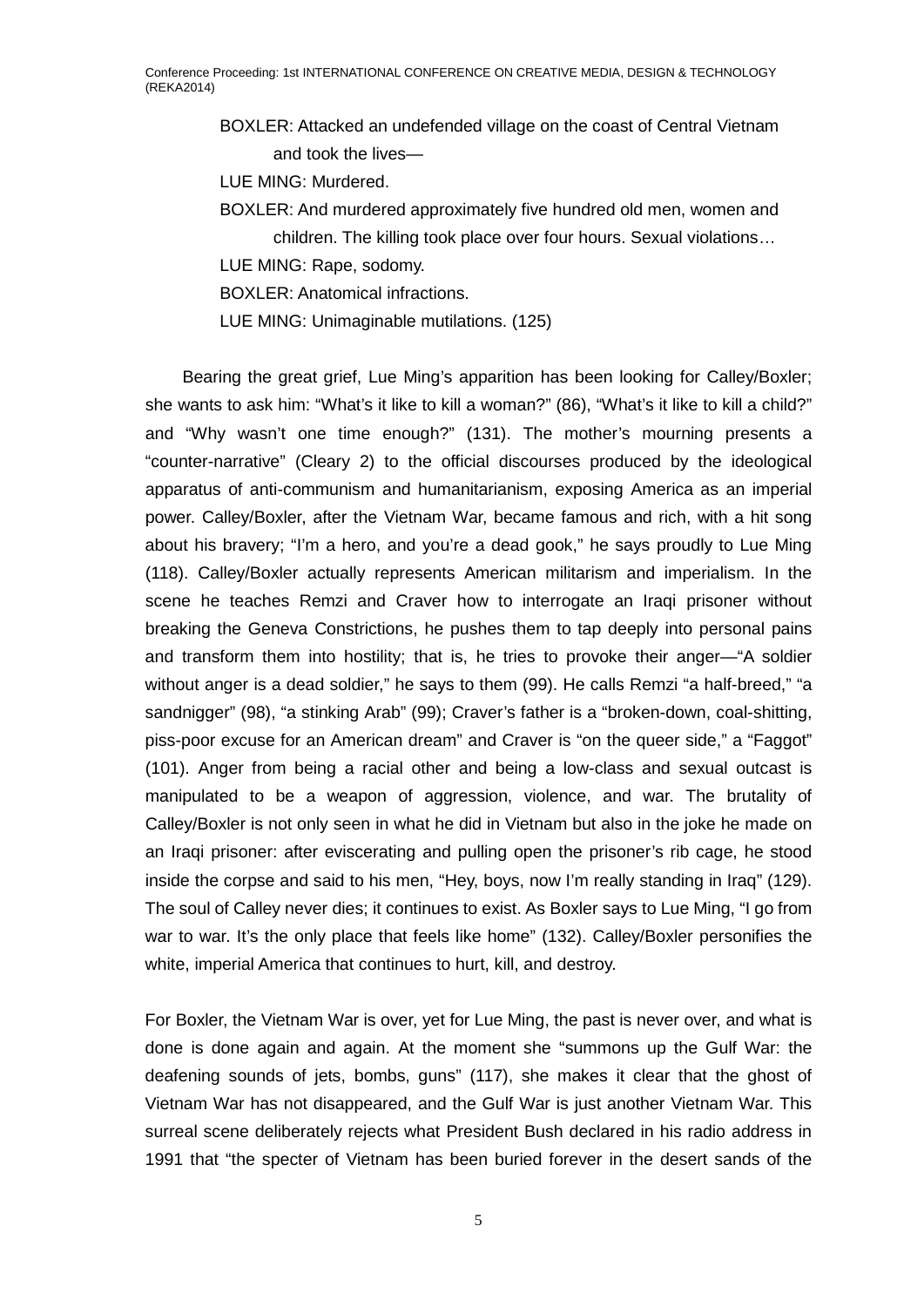Arabian Peninsula" (qtd. in Colleran 41). As Erith Jaffe-Berg notes, "war has no beginning or end, leaving people permenantly wounded as it does" (190-191). Where there is a war, there is a wounded mother like Lue Ming permenantly mourning for her child, her people, and her country.

# **A STATE OF INNOCENCE**

*A State of Innocence* is one of the short plays in *The Fever Chart*, premiered at the Public Theatre in New York in 2008 under the direction of Jo Bonney. The play takes place at the Rafah Zoo in Gaza, demolished weeks ago by the Israeli army's tanks and bulldozers; the animals in it were cruelly run over and crushed. Yuval, an Israeli soldier, is the zookeeper now; he has noticed a strange thing happening to the animals: pieces of them disappear each night, only to grow back by afternoon. Rafah Zoo used to be the place Um Hisham, a Palestinian woman, and her daughter, Asma, visited; Asma liked turtles best. She was eleven years old and was always counting. One early morning Yuval and two soldiers broke into Um Hisham's house; they couldn't find any weapons, so the two soldiers beat her husband. Yuval stopped the beating. Um Hisham was so grateful that she made the tea for him. As he was drinking the tea, a Rafah sniper bullet was shot into his head and he went down. He said to Um Hisham, "Hold me" (23); he died after three minutes. To avenge Yuval's death, Israeli soldiers bulldozed Um Hisham's house; a bullet shot Asma's chest as she was tending her pigeons on the roof. Um Hisham couldn't hold Asma when she died, so she keeps thinking about how Asma felt at her final moment. Um Hisham mourns for the innocent death of her daughter; she "will never forgive even God" (21).

Um Hisham not only mourns for her own child but also for Yuval. For decades she has despised "the uniform, the power, the brutality, the inhumanity" (23) of the Israeli-Palestinian conflict. Yet she deeply understands how terrible it is to lose a child. She and Yuval's mother have something in common: "We had pieces of life in common. In our children. Our children were our pieces of life. Now we have piece of death. In common" (22). The great grief makes her find Yuval in the zoo. As she sees him, she watches him at work and then tells him that she has something that belongs to his mother.

What she means is the final three minutes of Yuval's life which she shared; "it is more precious to a mother than anything in the world" (18), she says to Yuval. Although Yuval has claimed "If it weren't for the state of Israel, I would not exist" (18), he finally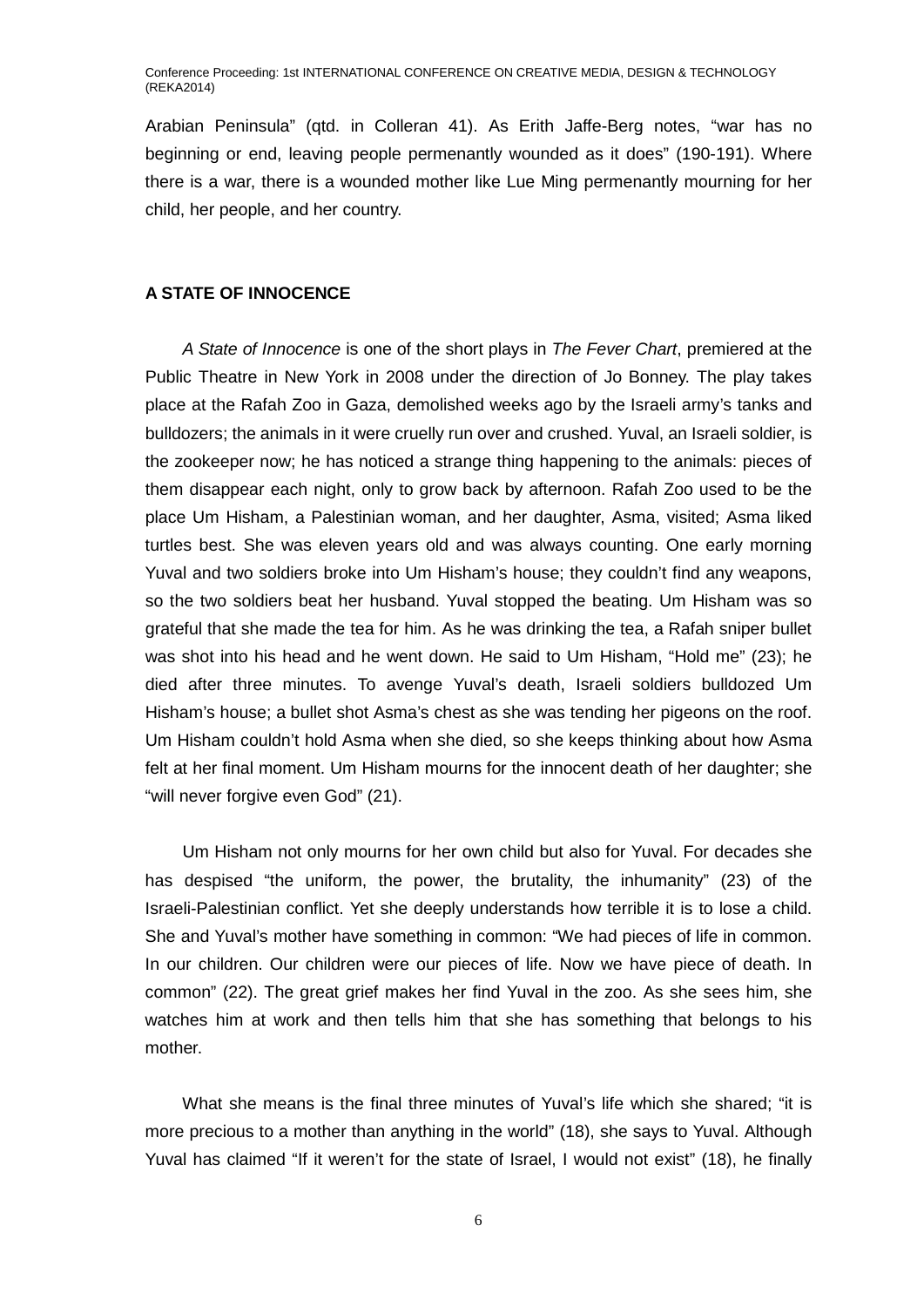admits that he never wanted to be a soldier. After knowing how he died, he realizes that, with Um Hisham, he died "in love" rather than "in darkness" (24). In the end of the play, he asks Um Hisham to sing the song she sang when she held him in her arms; she refuses at first, but then she begins to sing it. As the stage direction states, hearing the song, Yuval "slowly turns his head as though the song is calling to him from some long distance. Then one of his knees gives way and he slowly sinks to the ground. He lies on his back, still. Um Hisham finishes her song. Then she turns her head and stares at the dead Yuval. In this fleeting gesture/moment, they connect" (24).

"Why the zoo? The only place for children to go to touch animals and hear their sounds," Um Hisham asks Yuval (17). Animals, children, and soldiers like Yuval perish as innocent victims of the conflict. Mothers mourn for their losses of children. They could only hope to cradle their children in the arms at the final moment—"We should hold our children when they die," Um Hisham says to Yuval. Um Hisham's mourning for the death of Yuval as well as for that of her beloved daughter deconstructs "the conflict's dehumanizing separation and alienation of the 'other'" and highlights "pieces of life"; the play offering "a connection that transcends death mediates the impulse to destroy the 'other'" (Kritzer 625).

### **CONCLUSION**

In her *Precarious Life* (2004) Judith Butler contends that conventions of mourning are normally shaped by the state; while particular lives are deemed valuable and mournable, certain deaths are disavowed as deaths. The women in Wallace's two plays mourn for the innocent victims of war, for the deaths that are not mourned or grieved by the nation; the female mourning not only protests against war but also proposes peace and life.

# **REFERENCES**

Butler, Judith. *Precarious Life: The Powers of Mourning and Violence*. London: Verso, 2004.

Cleary, Beth. "Haunting the Social Unconscious: Naomi Wallace's *In the Heart of America*." *Journal of American Drama and Theatre* 14 (Spring 2002): 1-11.

Colleran, Jeanne. *Theatre and War: Theatrical Responses Since 1991*. New York: Palgrave Macmillan, 2012.